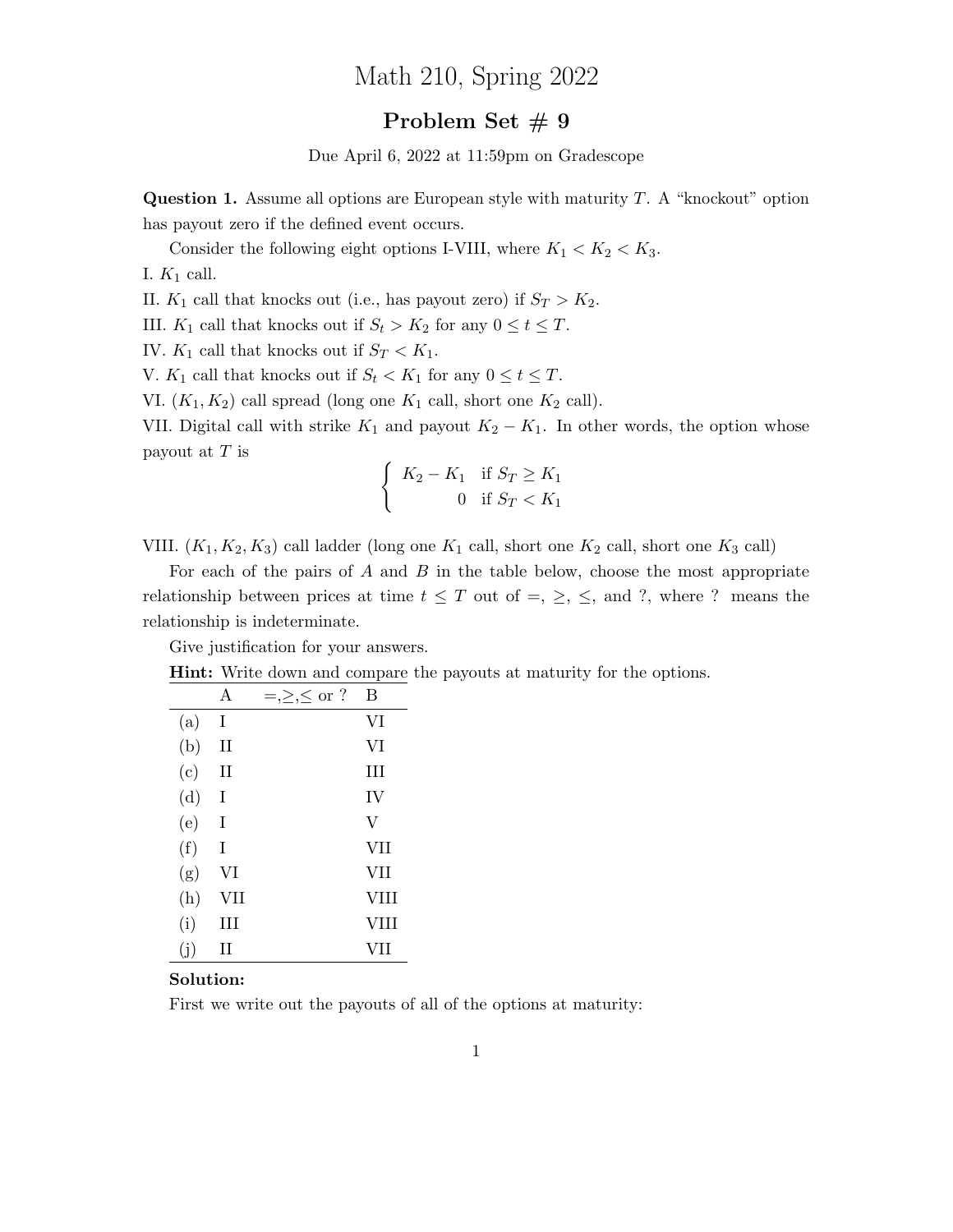i)  $K_1$  call:

$$
g(S_T) = \begin{cases} 0 & \text{if } S_T \le K_1 \\ S_T - K_1 & \text{if } K_1 < S_T. \end{cases}
$$

ii) $\, K_1$  call that knocks out if  $S_T > K_2$  :

$$
g(S_T) = \begin{cases} 0 & \text{if } S_T \le K_1 \\ S_T - K_1 & \text{if } K_1 < S_T < K_2 \\ 0 & \text{if } K_2 \le S_T. \end{cases}
$$

iii)  $K_1$  call that knocks out if  $S_t > K_2$  for any  $0 \le t \le T$ :

$$
g(S_T) = \begin{cases} 0 & \text{if } S_T \le K_1 \\ S_T - K_1 & \text{if } K_1 < S_T < K_2 \\ 0 & \text{if } K_2 \le S_T \end{cases} \text{ and } S_t < K_2
$$

iv)  $K_1$  call that knocks out if  $S_T < K_1$ :

$$
g(S_T) = \begin{cases} 0 & \text{if } S_T \le K_1 \\ S_T - K_1 & \text{if } K_1 < S_T. \end{cases}
$$

v)  $K_1$  call that knocks out if  $S_t < K_1$  for any  $0 \le t \le T$ :

$$
g(S_T) = \begin{cases} 0 & \text{if } S_T \le K_1 \quad \text{or } S_t < K_1 \\ S_T - K_1 & \text{if } K_1 < S_T \quad \text{and } S_t > K_1. \end{cases}
$$

vi)  $(K_1, K_2)$  call spread:

$$
g(S_T) = \begin{cases} 0 & \text{if } S_T \le K_1 \\ S_T - K_1 & \text{if } K_1 < S_T \le K_2 \\ S_T - K_1 - (S_T - K_2) = K_2 - K_1 & \text{if } K_2 < S_T \end{cases}
$$

vii) Digital call with strike  $K_1$  and payout  $K_2 - K_1$ .

$$
g(S_T) = \begin{cases} 0 & \text{if } S_T < K_1 \\ K_2 - K_1 & \text{if } K_1 \le S_T. \end{cases}
$$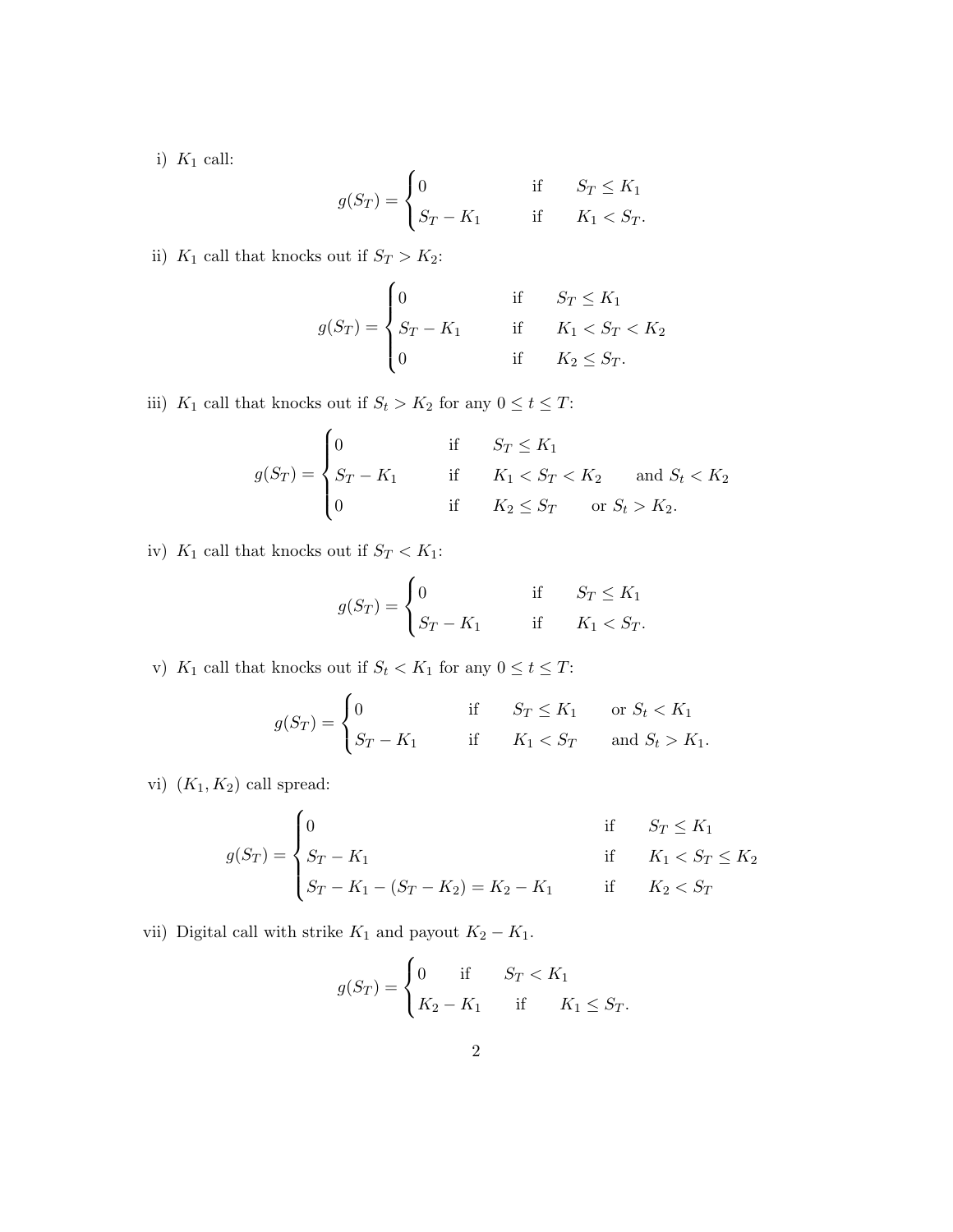viii)  $(K_1, K_2, K_3)$  call ladder.

$$
g(S_T) = \begin{cases} 0 & \text{if } S_T \leq K_1 \\ S_T - K_1 & \text{if } K_1 < S_T \leq K_2 \\ S_T - K_1 - (S_T - K_2) = K_2 - K_1 & \text{if } K_2 < S_T \leq K_3 \\ K_3 + K_2 - K_1 - S_T & \text{if } K_3 < S_T. \end{cases}
$$

- a) I and VI: If  $S_T \leq K_2$  then we have I=VI. If  $S_T > K_2$  then  $K_2 K_1 < S_T K_1$  and so we have  $I \geq VI$ .
- b) II and VI: If  $S_T < K_2$  then we have II=VI. If  $S_T > K_2$  then  $0 \leq K_2 K_1$  and so we have II  $\leq$  VI.
- c) II and III: In all cases II  $\geq$  III.
- d) I and IV: In this case  $I = IV$ .
- e) I and V: In this case  $I \geq V$ .
- f) I and VII: If  $S_T < K_1$  then I=VII. However if  $K_1 \leq S_T$  then they cannot be compared.
- g) VI and VII: If  $S_T \leq K_1$  then VI=VII. If  $K_1 < S_T \leq K_2$  then  $S_T K_1 \leq K_2 K_1$  and if  $K_2 \leq S_T$  then VI=VII. Thus we have VI  $\leq$  VII.
- h) VII and VIII: If  $S_T \le K_3$  then VII  $\ge$  VIII. If  $K_3 \le S_T$  then VII  $\ge$  VIII.
- i) III and VIII: If  $S_t > K_2$  but  $K_3 < S_T$  then VIII  $< 0 <$  III. However if  $K_1 < S_T \le K_2$ but  $S_t > K_2$  then VIII > III. Thus they cannot be compared.
- j) II and VII: In all cases II  $\leq$  III.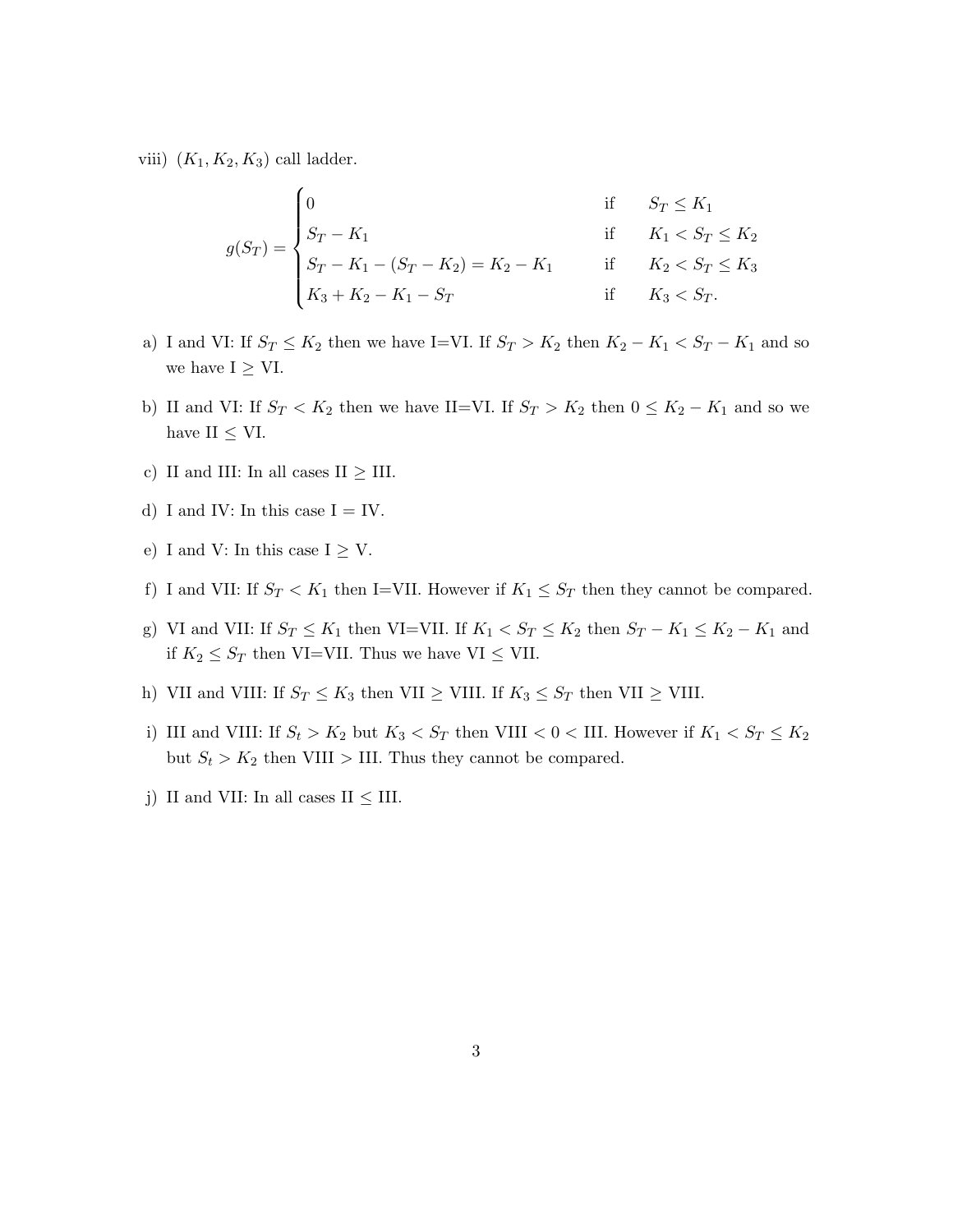|     | A           | $=,\ge,\le$ or ?         | B           |
|-----|-------------|--------------------------|-------------|
| (a) | I           | $\geq$                   | VI          |
| (b) | $_{\rm II}$ | $\leq$                   | VI          |
| (c) | II          | $\geq$                   | Ш           |
| (d) | I           | -                        | IV          |
| (e) | T           | $\geq$                   | V           |
| (f) | T           | $\overline{\cdot}$       | VII         |
| (g) | VI          | $\leq$                   | <b>VII</b>  |
| (h) | VII         | $\geq$                   | <b>VIII</b> |
| (i) | Ш           | $\overline{\mathcal{E}}$ | VIII        |
| (j) | Н           | $\leq$                   | VII         |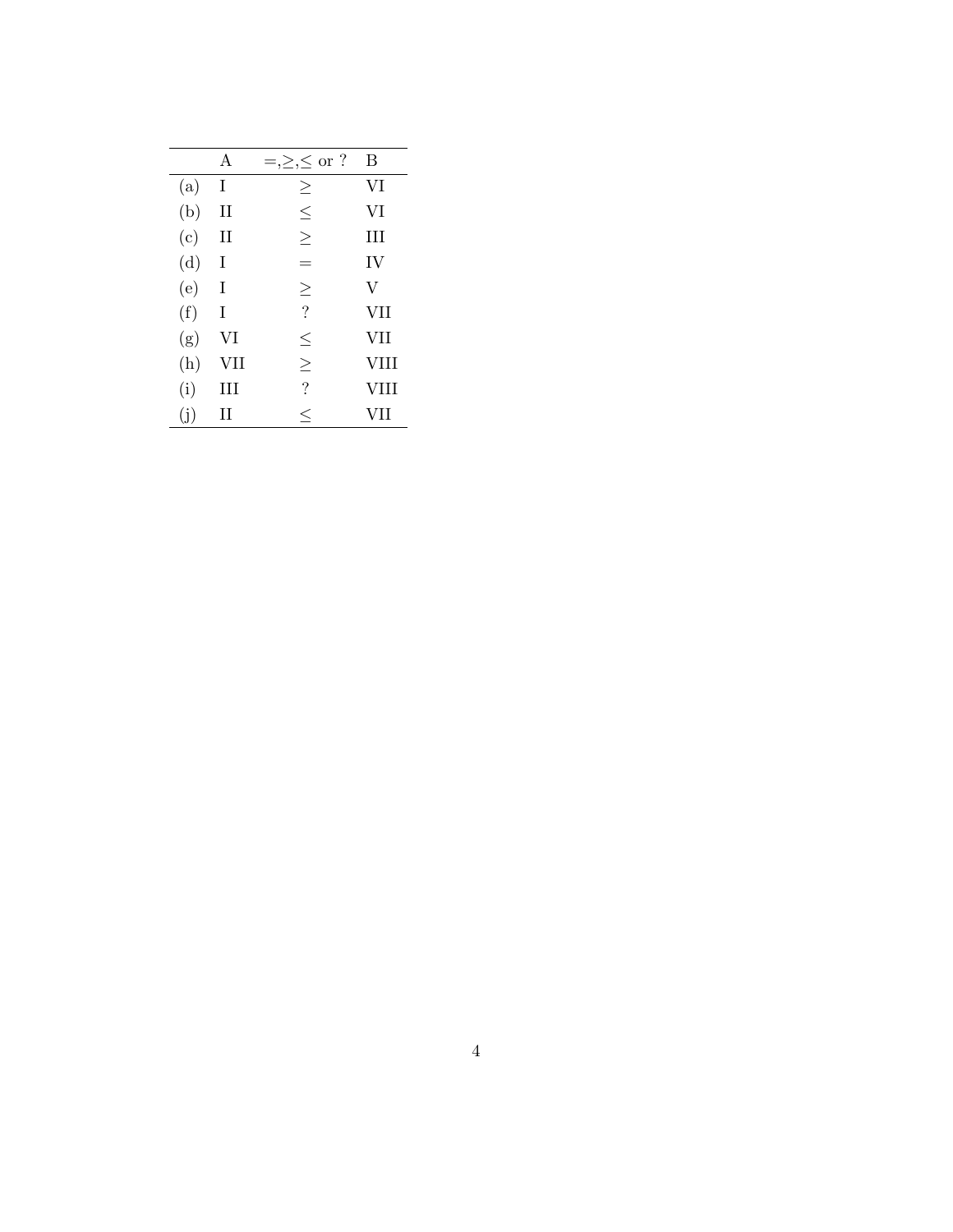**Theorem 0.1** (Convexity of Call Options). Let  $K_1 < K_2$ , and let  $\lambda \in (0,1)$  be a constant. Define

$$
K^* := \lambda K_1 + (1 - \lambda) K_2.
$$

(Think of this as a weighted average of  $K_1$  and  $K_2$ ; if  $\lambda = 1/2$  it's the usual average.) Then

$$
C_{K^*}(t,T) \leq \lambda C_{K_1}(t,T) + (1-\lambda)C_{K_2}(t,T). \tag{1}
$$

In words, this says that  $C_K(t,T)$  is a concave up function of the strike price K.

Question 2. This question will have you prove the above theorem two different ways.

- a) First, the calculus proof: Show that  $\frac{\partial^2}{\partial X}$  $\frac{\partial}{\partial K^2} C_K(t,T)$  is positive. Hint: you already did the hard part of this in question 2(b) on homework 8. Now just interpret that result. Is the price of a digital call an increasing or decreasing function of the strike price?
- b) Second, prove that Equation (1) holds directly by considering the payout of the following call butterfly:  $\epsilon$

Long 
$$
\lambda K_1
$$
-calls  
Long  $(1 - \lambda) K_2$ -calls  
Short one  $K^*$ -call

## Solution:

(a) From homework 8, we have

$$
-\frac{\partial}{\partial K}C_K(t,T) = V(t,T) \Leftrightarrow -\frac{\partial^2}{\partial^2 K}C_K(t,T) = \frac{\partial}{\partial K}V(t,T),
$$

where  $V(t, T)$  is the value of a digital call with maturity T and strike price K. Since the value of a digital call *decreases* as  $K$  increases, we know its partial derivative with respect to K is negative. Thus, the second derivative of  $C_K(t,T)$  with respect to K is positive, i.e.  $C_K(t,T)$  is convex as a function of K.

(b) The payout of this call butterfly is as follows:

$$
\begin{cases}\n0, \text{ if } S_T \leq K_1 \\
\lambda(S_T - K_1), \text{ if } K_1 \leq S_T < K^* \\
(1 + \lambda)(K_2 - S_T), \text{ if } K^* \leq S_T < K_2 \\
0, \text{ if } K_2 \leq S_T\n\end{cases}
$$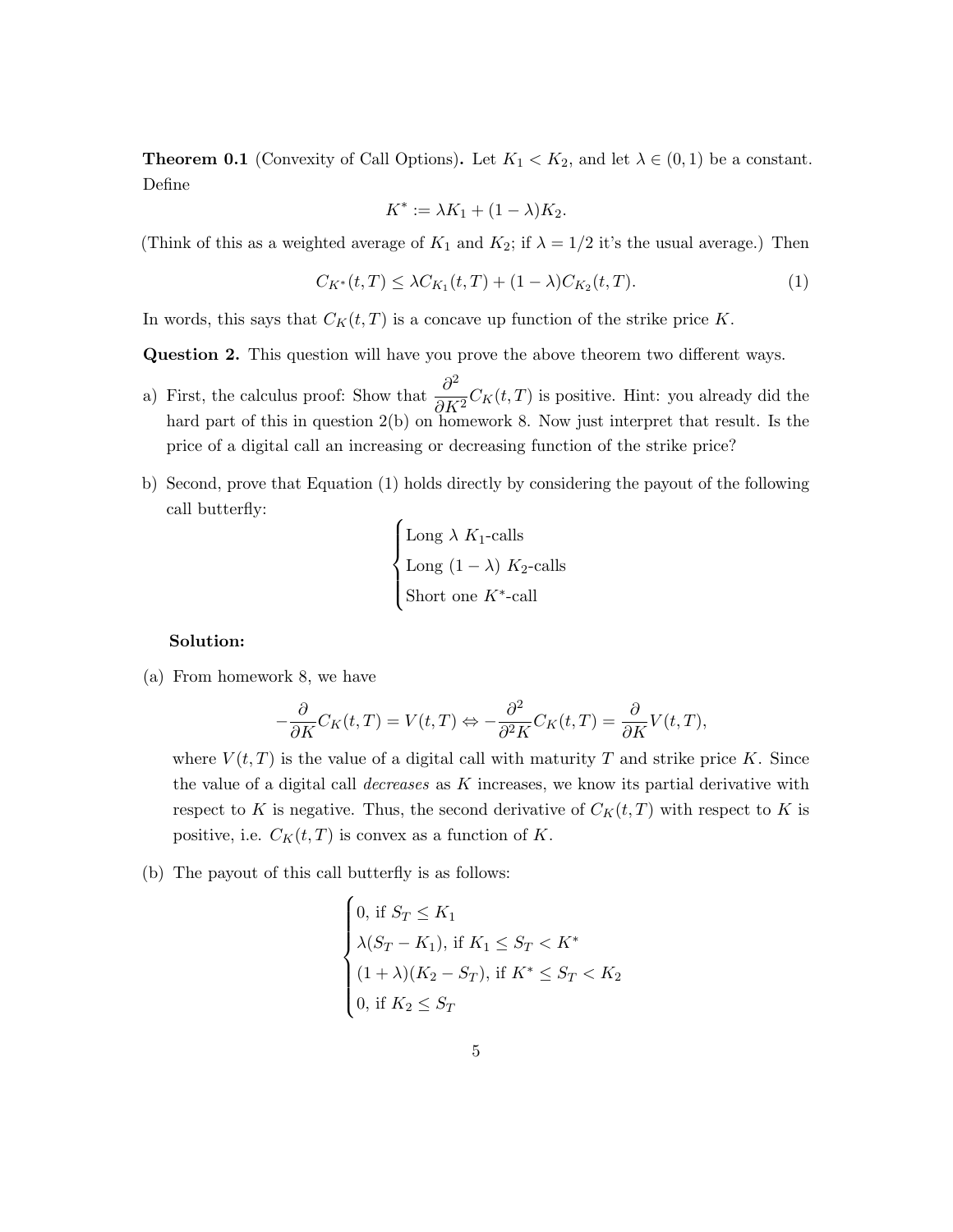Note that in all cases, the payout is  $\geq 0$ . Since the payout of this portfolio is simply the sum of the values of each element of the butterfly evaluated at time  $T$ , we have

$$
\lambda C_{K_1}(T,T) - C_{K^*}(T,T) + (1 - \lambda)C_{K_2}(T,T) \ge 0
$$

thus, by Monotonicity, we have

$$
\lambda C_{K_1}(t,T) - C_{K^*}(t,T) + (1 - \lambda)C_{K_2}(t,T) \ge 0,
$$
  

$$
\lambda C_{K^*}(t,T) \le C_{K_1}(t,T) + (1 - \lambda)C_{K_2}(t,T).
$$

**Question 3.** Consider a stock paying no income which has current price  $S_0 = 100$ , and each year, the new stock price is either 30% above, or 15% below the previous price. Assume a fixed 5% annually compounded zero rate.

Define a function

$$
f(K) = C_K(0, 2),
$$

i.e. the price of a European  $K$ -call on this stock with two year maturity.

- a) Express  $f(K)$  as a piecewise linear function. Simplify as much as you can.
- b) Plot the function f on the domain  $K \in [50, 200]$ .

**Solution:** a) We have  $u = .3$  and  $d = -.15$ . The risk neutral probability is

$$
p^* = \frac{.05 + .15}{.3 + .15} = 4/9.
$$

At year two, the possible stock prices are  $S_2 = 100(1.3)^2 = 169$  with probability  $(4/9)^2$ ,  $S_2 = 100(1.3 \cdot .85) = 110.50$  with probability  $2(4/9)(5/9)$ , and  $S_2 = 100(.85)^2 = 72.25$  with probability  $(5/9)^2$ .

If  $K \le 72.25$ , the call will always be exercised, and pays out  $S_2-K$  in all three outcomes. Then

$$
f(K) = Z(0,2) \left( (169 - K) \cdot (4/9)^2 + (110.5 - K) \cdot 2(4/9)(5/9) + (72.25 - K) \cdot (5/9)^2 \right) = 100 - .907K.
$$

If  $72.25 \le K \le 110.5$ , the call will not be exercised if  $S_2 = 72.25$ . Then

$$
f(K) = Z(0,2) \left( (169 - K) \cdot (4/9)^2 + (110.5 - K) \cdot 2(4/9)(5/9) + (0) \cdot (5/9)^2 \right) = 79.7738 - .6271K
$$